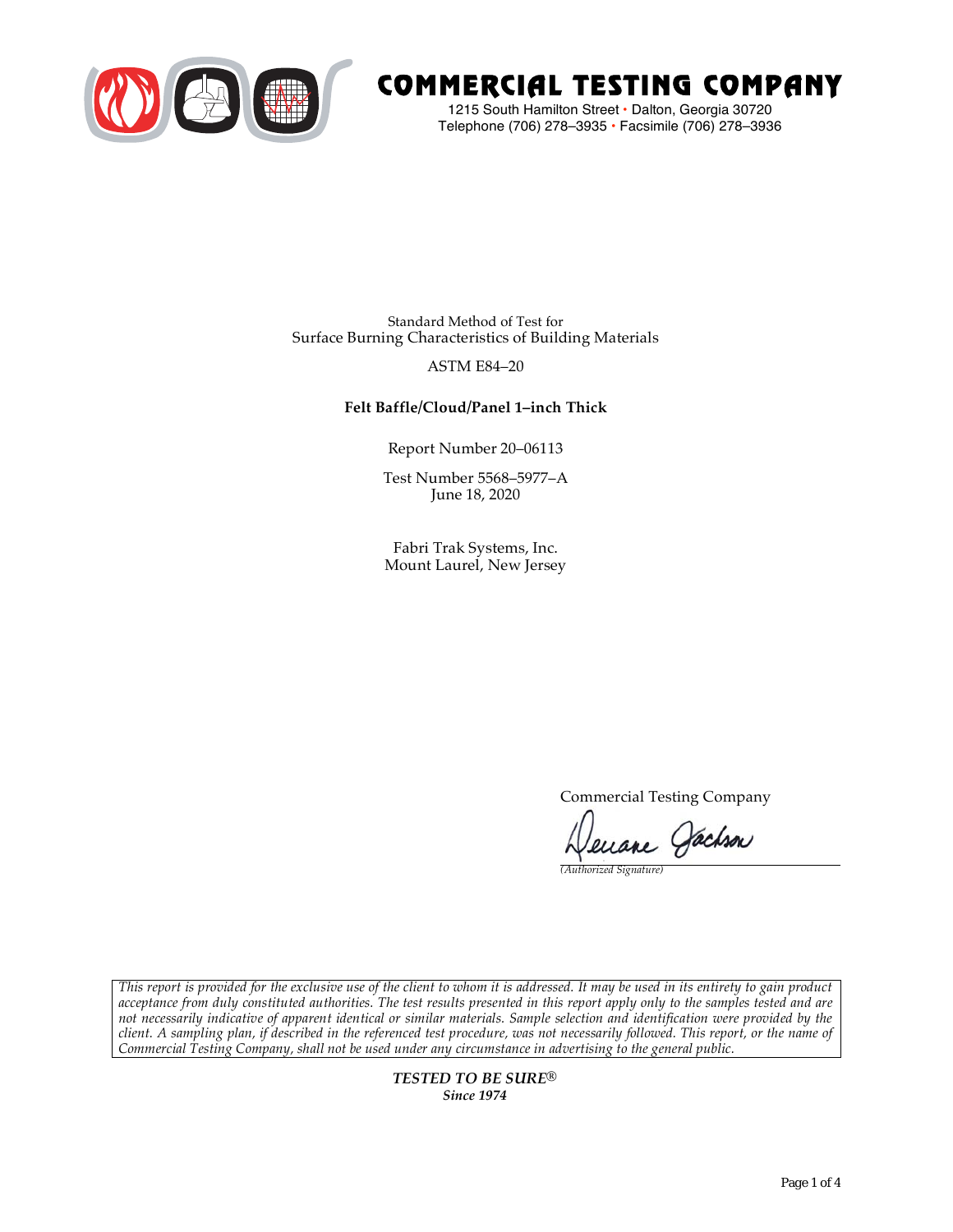#### **INTRODUCTION**

This report is a presentation of results of a surface flammability test on a material submitted by Fabri Trak Systems, Inc., Mount Laurel, New Jersey.

The test was conducted in accordance with the ASTM International fire-test-response standard E84–20, *Surface Burning Characteristics of Building Materials*, sometimes referred to as the Steiner tunnel test. ASTM E84 is an American National Standard (ANSI) and has been approved for use by agencies of the Department of Defense. The ASTM E84 test method is the technical equivalent of UL No. 723. The test is applicable to exposed interior surfaces such as walls and ceilings. The test is conducted with the specimen in the ceiling position with the surface to be evaluated face down toward the ignition source. Thus, specimens shall either be self-supporting by its own structural quality, held in place by added supports along the test surface, or secured from the back side.

This standard is used to measure and describe the response of materials, products, or assemblies to heat and flame under controlled conditions, but does not by itself incorporate all factors required for firehazard or fire-risk assessment of the materials, products, or assemblies under actual fire conditions.

#### **PURPOSE**

The purpose of the test is to provide only the comparative measurements of surface flame spread and smoke development of materials with that of select grade red oak and fiber–reinforced cement board, Grade II, under specific fire exposure conditions with the smoke area of heptane used to establish the smoke-developed index. The test exposes a nominal 24-foot long by 20-inch wide test specimen to a controlled air flow and flaming fire adjusted to spread the flame along the entire length of a red oak specimen in  $5\frac{1}{2}$  minutes. During the 10-minute test duration, flame spread over the specimen surface are measured and recorded. Test results are calculated relative to red oak, which has an arbitrary rating of 100, and fiber–reinforced cement board, Grade II, which has a rating of 0. The 100 smoke-developed index is calculated using the smoke area of heptane.

The test results are expressed as Flame Spread Index and Smoke-Developed Index. The Flame Spread Index is defined in ASTM E176 as "a number or classification indicating a comparative measure derived from observations made during the progress of the boundary of a zone of flame under defined test conditions." The Smoke-Developed Index, a term specific to ASTM E84, is defined as "a number or classification indicating a comparative measure derived from smoke obscuration data collected during the test for surface burning characteristics." There is not necessarily a relationship between the two measurements.

The method does not provide for measurement of heat transmission through the surface tested, the effect of aggravated flame spread behavior of an assembly resulting from the proximity of combustible walls and ceilings, or classifying a material as noncombustible solely by means of a Flame Spread Index.

The zero reference and other parameters critical to furnace operation are verified on the day of the test by conducting a 10–minute test using 1/4–inch fiber–reinforced cement board, Grade II. Periodic tests using NOFMA certified 23/32–inch select grade red oak flooring provide data for the 100 flame spread reference with heptane providing data for calculating the 100 smoke-developed index. These procedures are more fully described in Section 7of the E84 Standard.

#### **TEST SAMPLE**

The test sample, selected by the client, was identified as **Felt Baffle/Cloud/Panel 1–inch Thick**, 6# density fiberglass with 100% wool felt fabric. Four test panels, each measuring two feet wide by six feet in length, were received. They were physically self-supporting and required no additional sample preparation. The panels were transferred to storage racks and conditioned to equilibrium in an atmosphere with the temperature maintained at  $71 \pm 2$ °F and the relative humidity at  $50 \pm 5$  percent. For testing, the panels were placed end-to-end on the ledges of the tunnel furnace to make up the necessary 24-foot test sample and the test conducted with no auxiliary support mechanism.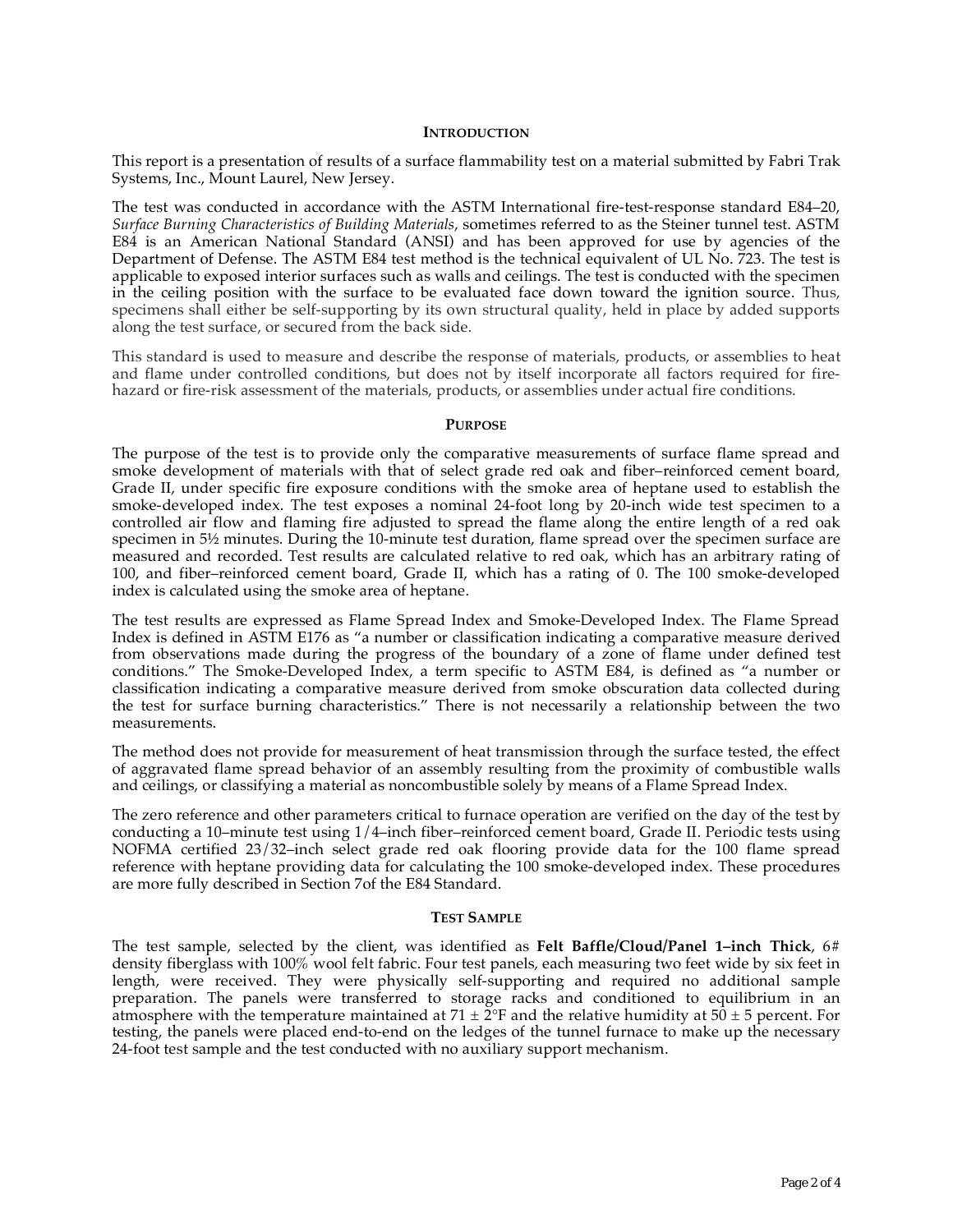#### **TEST RESULTS**

The test results, calculated on the basis of observed flame propagation and the integrated area under the recorded smoke density curve, are presented below. The Flame Spread Index obtained in E84 is rounded to the nearest number divisible by five. Smoke-Developed Indices are rounded to the nearest number divisible by five unless the Index is greater than 200. In that case, the Smoke-Developed Index is rounded to the nearest 50 points. The rounding procedures are more fully described in Sections 9.1, 9.2, and X3 of the E84 Standard. The flame spread and smoke development data are presented graphically at the end of this report.

| <b>Test Specimen</b>                    | Flame Spread Index | <b>Smoke-Developed Index</b> |
|-----------------------------------------|--------------------|------------------------------|
| Fiber-Reinforced Cement Board, Grade II |                    |                              |
| Red Oak Flooring                        | 100                |                              |
| Heptane, (HPLC) Grade                   |                    | 100                          |
| Felt Baffle/Cloud/Panel 1-inch Thick    | 15                 |                              |

#### **OBSERVATIONS**

Specimen ignition over the burners occurred at 0.18 minute. Surface flame spread was observed to a maximum distance of 2.79 feet beyond the zero point at 0.47 minute. The maximum temperature recorded during the test was 549°F. For information purposes, the actual (unrounded) Flame Spread and Smoke-Developed Indices were 13.9 and 43.6 respectively.

#### **CLASSIFICATION**

The Flame Spread Index and Smoke-Developed Index values obtained by ASTM E84 tests are frequently used by code officials and regulatory agencies in the acceptance of interior finish materials for various applications. The most widely accepted classification system is described in the National Fire Protection Association publication NFPA 101 *Life Safety Code*, where:

| Class A $0-25$ Flame Spread Index     | $0 - 450$ Smoke-Developed Index |
|---------------------------------------|---------------------------------|
| Class B $26 - 75$ Flame Spread Index  | $0 - 450$ Smoke-Developed Index |
| Class C $76 - 200$ Flame Spread Index | $0 - 450$ Smoke-Developed Index |

Class A, B, and C correspond to Type I, II, and III respectively in other codes. They do not preclude a material being otherwise classified by the authority of jurisdiction.